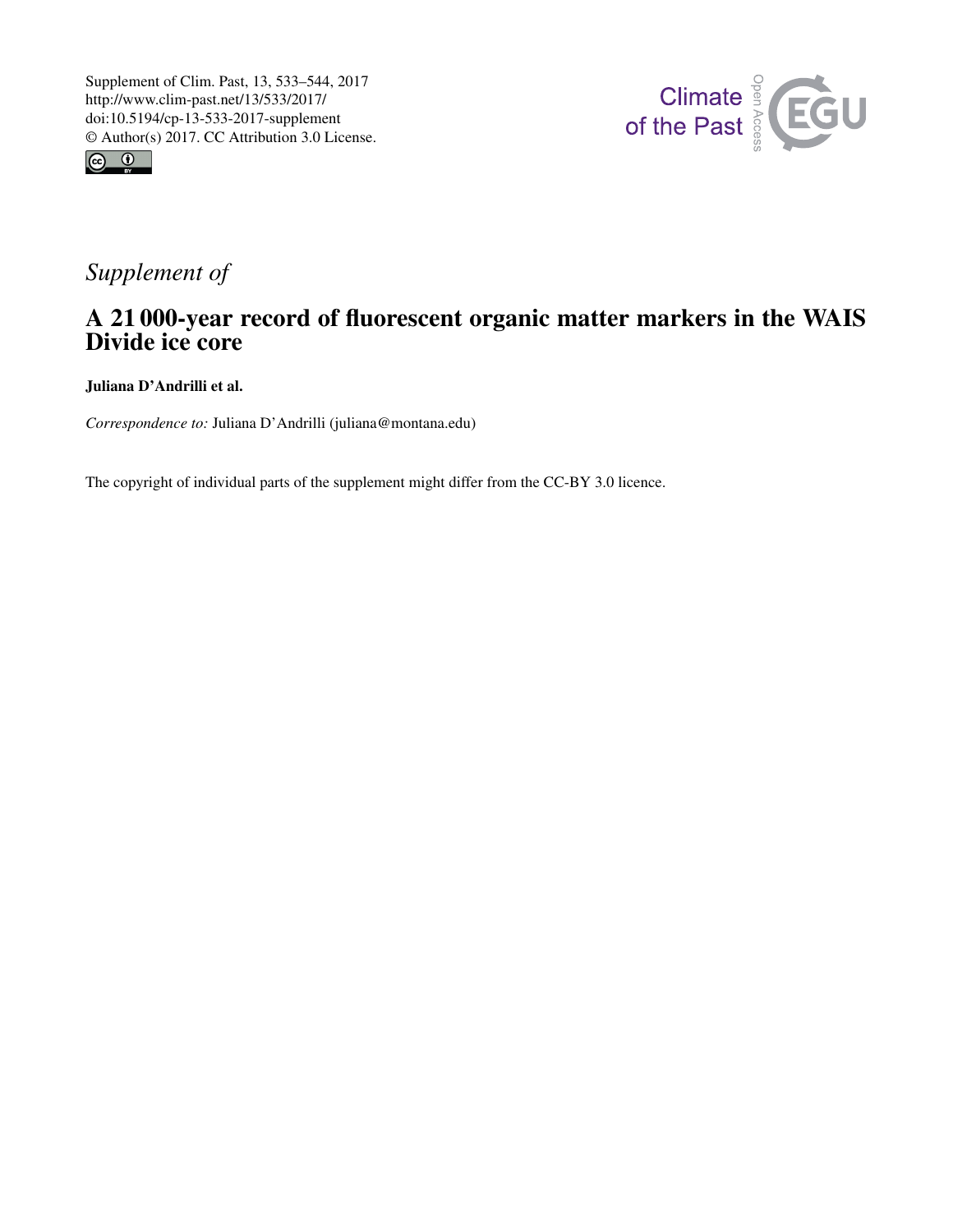**Supplement**



**Figure 1: Examples of West Antarctic Ice Sheet Divide ice core Excitation Emission Matrices (EEMs) showing low excitation/emission wavelength organic matter (OM) fluorescence from a) the Last Glacial** 

5 **Maximum ice (26.221 kyr BP; before present 1950) and b) the deglaciation ice (12.650 kyr BP 1950), and c) both lower and higher excitation/emission wavelength fluorescent OM from the Holocene (9.401 kyr BP 1950; dating scale WDC06A-7) (WAIS Divide Project Members, 2013)). Fluorescence intensities are reported on the z axis in Raman Units (R.U.). Note: All examples were post-processed for septa-lid blank subtraction, and Raman and Rayleigh-Tyndall scattering effects.**

10

15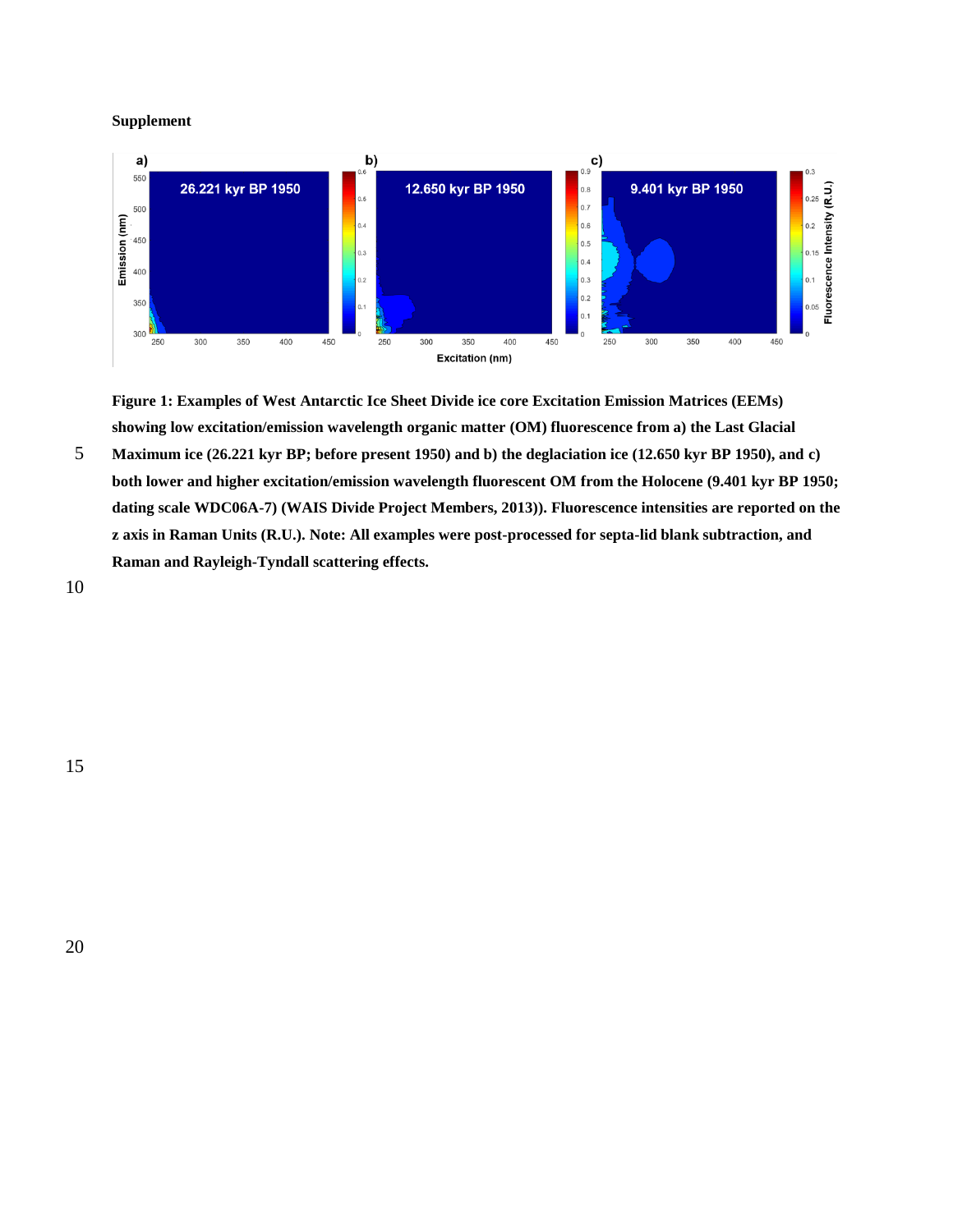

**Figure 2: PARAFAC loading scores for excitation (ex) and emission (em) wavelength fluorescence for the three component model of the 21.0 kry record of West Antarctic Ice Sheet Divide organic matter. Results of the PARAFAC model are displayed as a function of the individual fluorescing components, a) component one** 

30 **(C1), b) component two (C2), and c) component three (C3), for the six split half categories annotated in the legend.**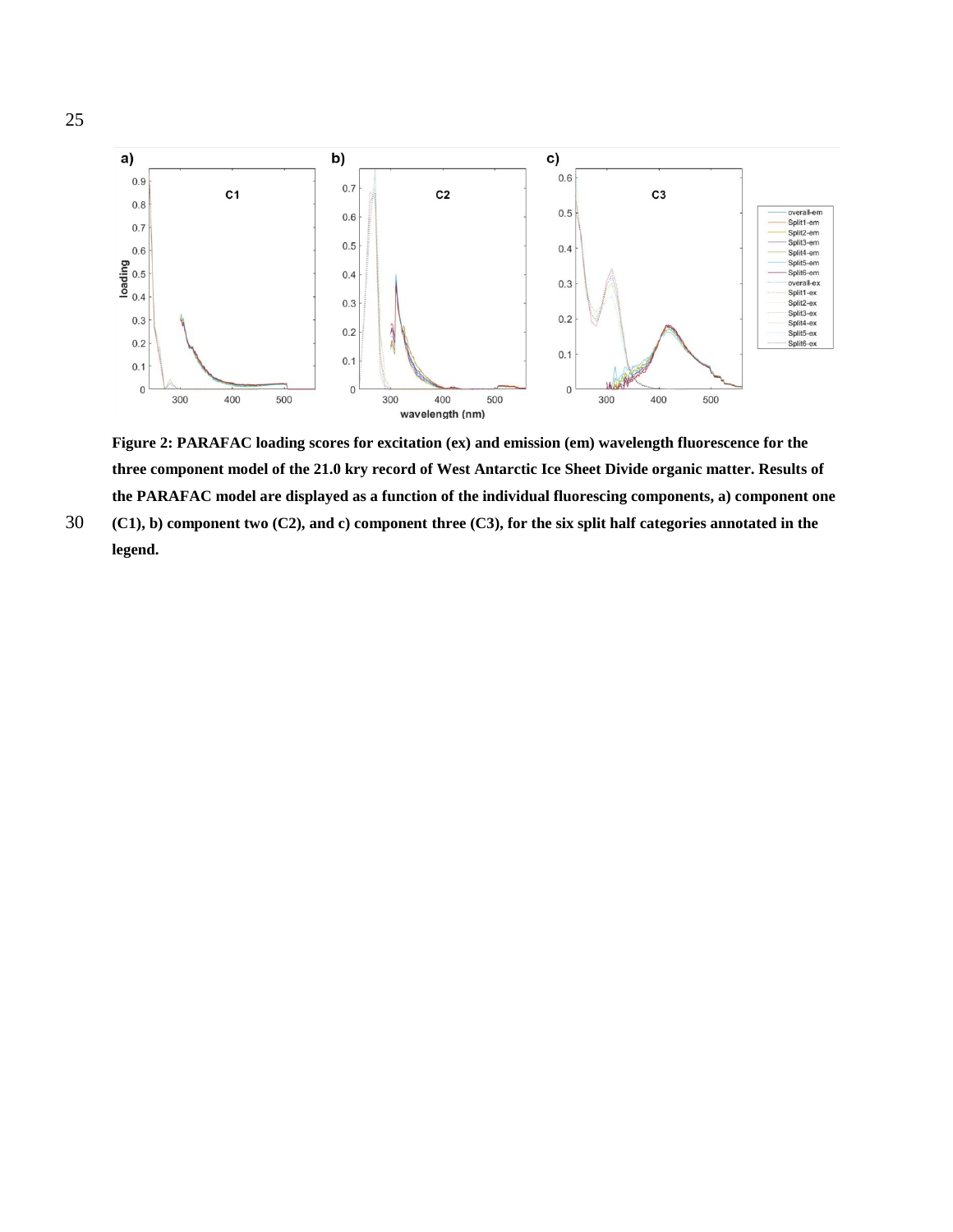

**Figure 3.Three climate categorized supplementary PARAFAC models of the West Antarctic Ice Sheet Divide ice core fluorescent organic matter showing components identified for a) the Last Glacial Maximum (27.0- 18.0 kyrs BP 1950), b) last deglaciation (18.0-11.5 kyrs BP 1950), and c) the Holocene (11.5-6.0 kyrs bP 1950; dating scale WDC06A-7) (WAIS Divide Project Members, 2013).** 

40